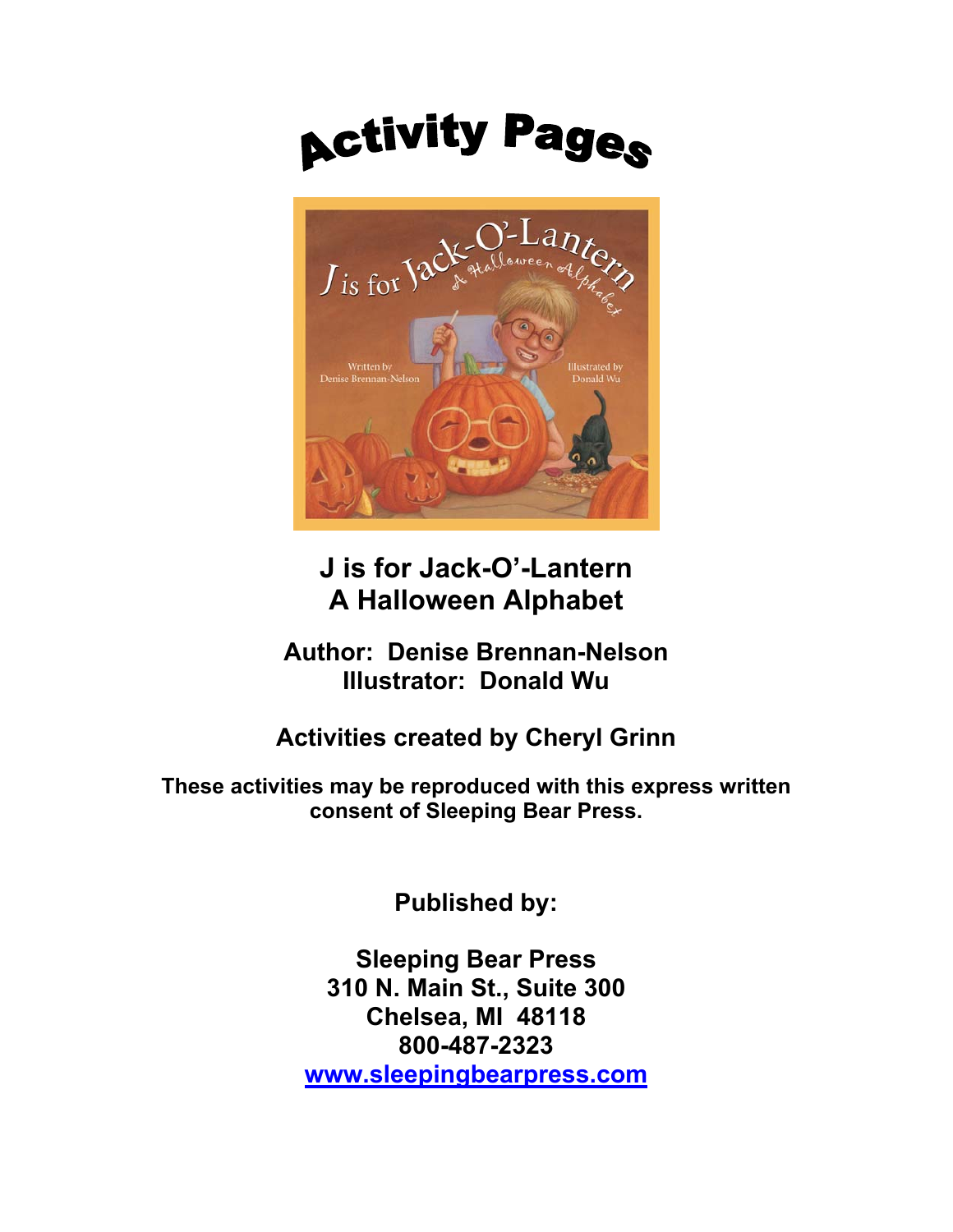

# Halloween Alliteration

Alliteration is a form of writing that uses the same first letter for the words in a phrase. Example— Harry's hairy hedgehog hates haircuts.

Have fun writing these Halloween alliterations.

| Write one of your own. |
|------------------------|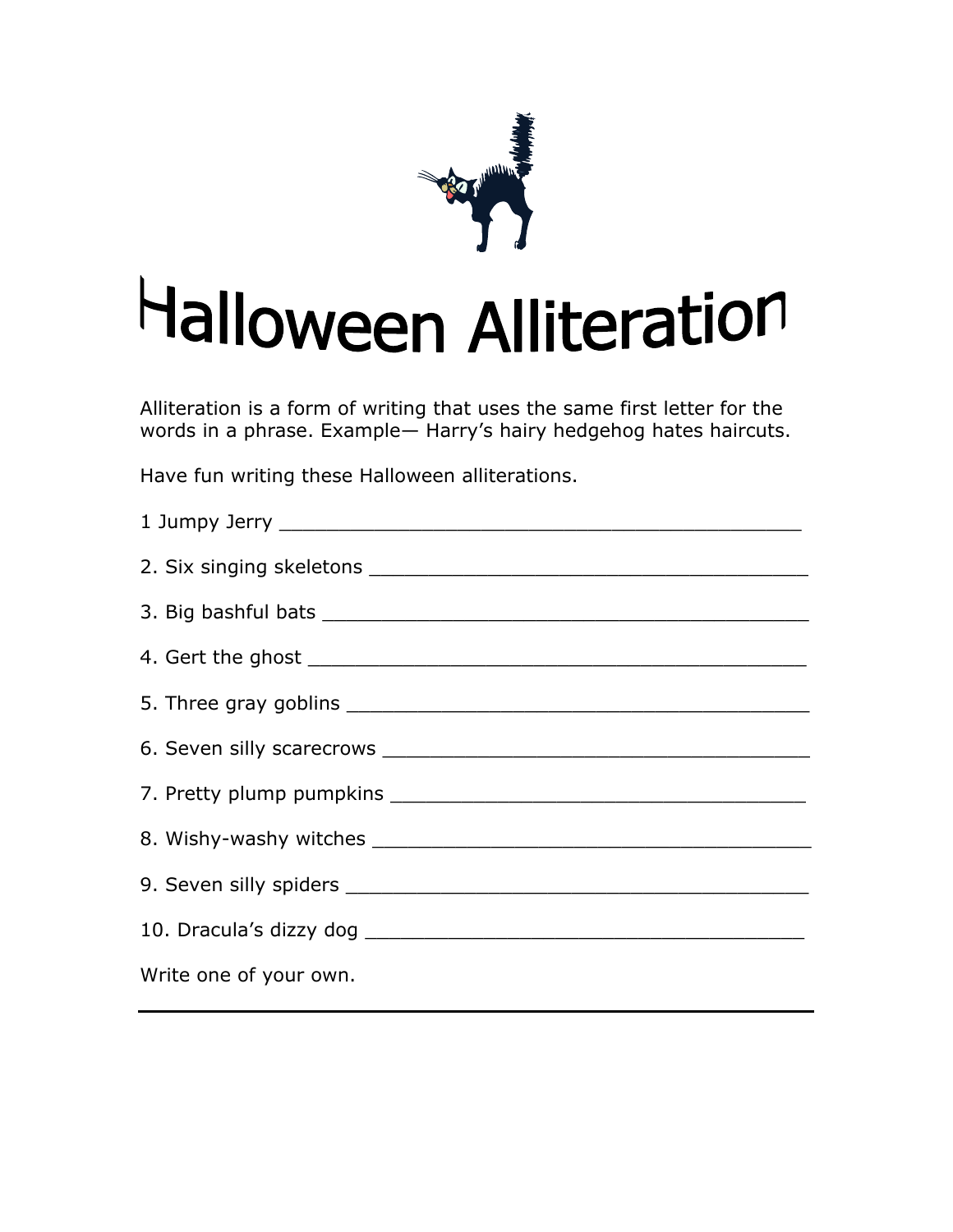

Have fun solving this Halloween crossword.

- 1. H  $\_\_$   $\_\_$   $\_\_$
- 2. A  $\_\_$   $\_\_$   $\_\_$
- $3. L$  \_ \_ \_ \_ \_ \_
- 4. L  $\_\_$   $\_\_$   $\_\_$   $\_\_$   $\_\_$   $\_\_$
- $5.0$  \_ \_
- $6. W$  \_ \_ \_ \_ \_
- $7. E$  \_\_ \_ \_ \_
- 8. E  $\_\_$   $\_\_$   $\_\_$
- $9. N \_ \_ \_ \_ \_ \_ \_ \_ \_ \_ \_ \_ \_ \_ \_ \_ \_ \_$
- 1. Children visited the haunted
- 2. Have an \_\_\_\_\_\_\_\_\_\_\_\_\_\_\_\_\_\_\_\_\_ with you when trick or treating.
- 3. I at Joe's funny costume.
- 4. The youngest ghost was very
- 5. A large \_\_\_\_\_\_\_\_\_\_\_\_ hooted from the tree.
- 6. The old \_\_\_\_\_\_\_\_\_\_\_\_\_\_\_\_ rides on a broomstick.
- 7. There were sounds coming from the old house.
- 8. Simon was dressed like an American
- 9. Our \_\_\_\_\_\_\_\_\_\_\_\_\_\_\_\_\_\_\_\_ gave out apples as treats.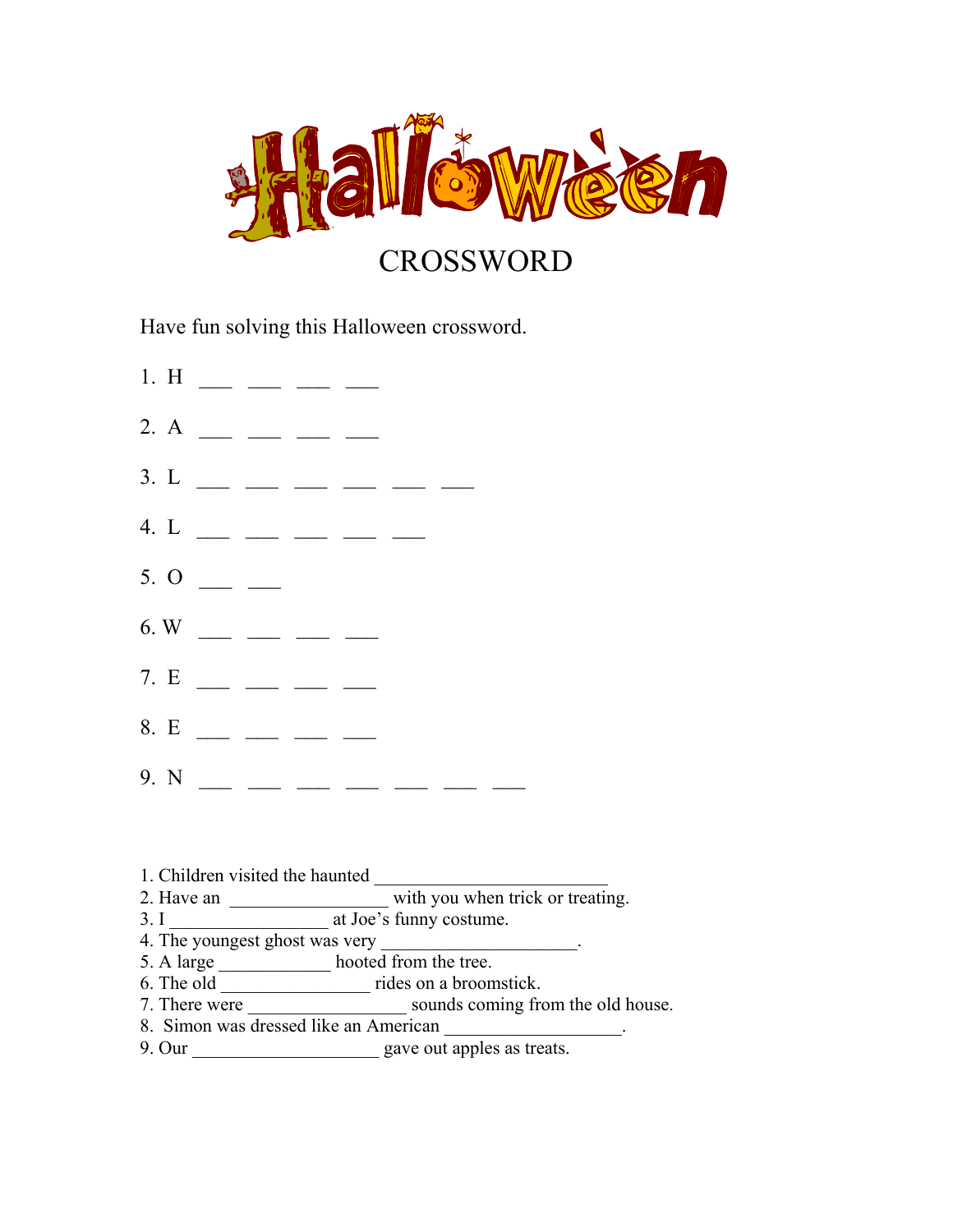

Wendy Witch accidentally dumped all of the letters she used to make Halloween words into her cauldron. She can't use her wand to make the words! Can you help her unscramble these Halloween words?

| 1. clkab atc |  |
|--------------|--|
| 2. uimppkn   |  |
| 3. eelahlwon |  |
| 4. moobr     |  |
| 5. tshgo     |  |
| 6. rmeotns   |  |
| 7. abt       |  |
| 8. cyrsa     |  |
| 9. nlsokete  |  |
| 10. dcualnor |  |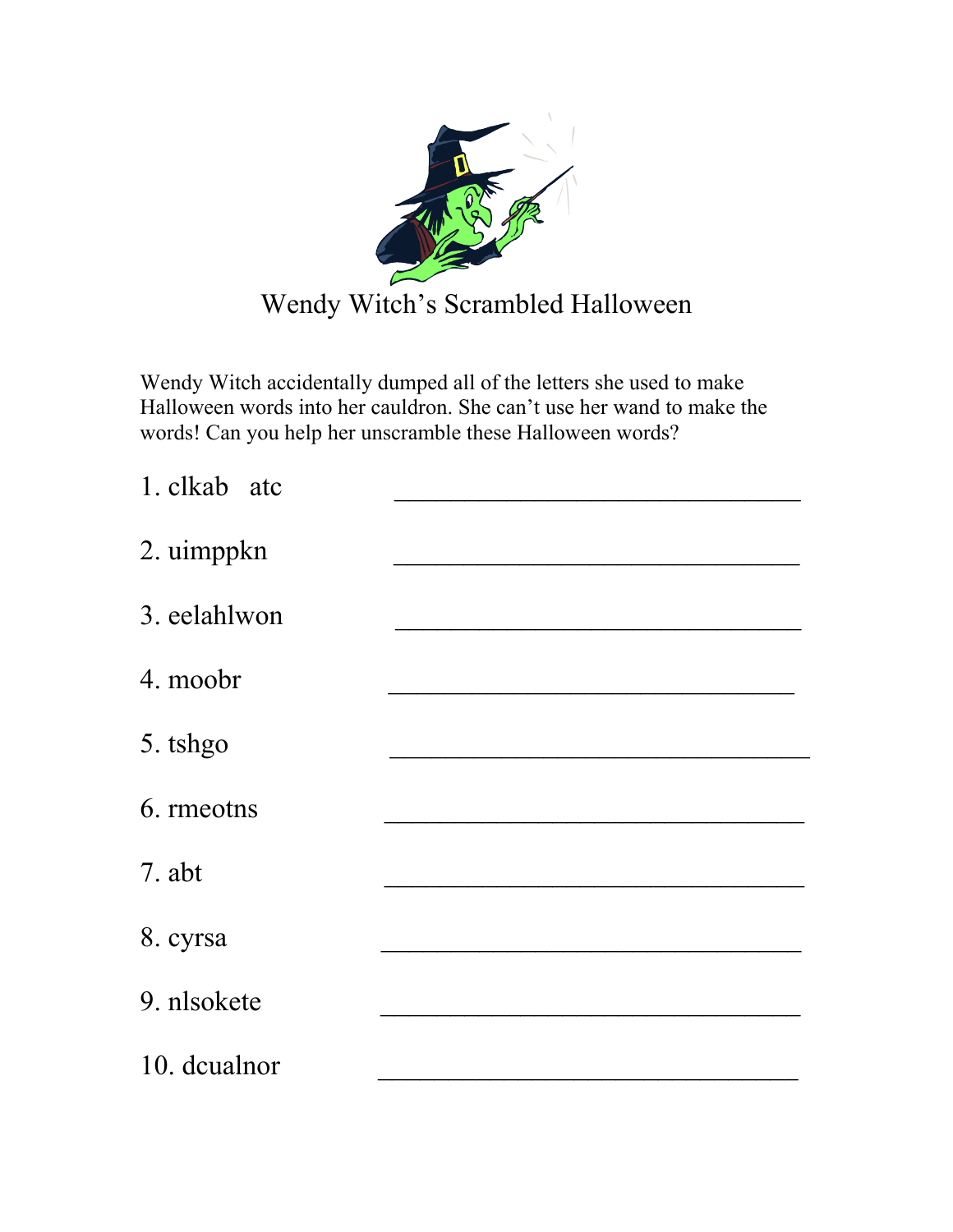

## Try making these quick and easy Halloween treats.

## Graveyard Dirt

1 pkg. chocolate instant pudding Chocolate sandwich cookies Gummy worms Directions In a large bowl make pudding according to package directions. Place cookies between two sheets of wax paper. Use a rolling pin to crush cookies. Add crushed cookies and gummy worms into the pudding. Stir carefully.

Serve in clear plastic cups.

# Gnarly Hands

New clear plastic gloves Popped popcorn Candy corn Directions



Put a candy corn in each finger of the glove. Push it down to the end of the finger so that it resembles a fingernail.

Fill glove with popped popcorn.

Tie with string at the wrist.

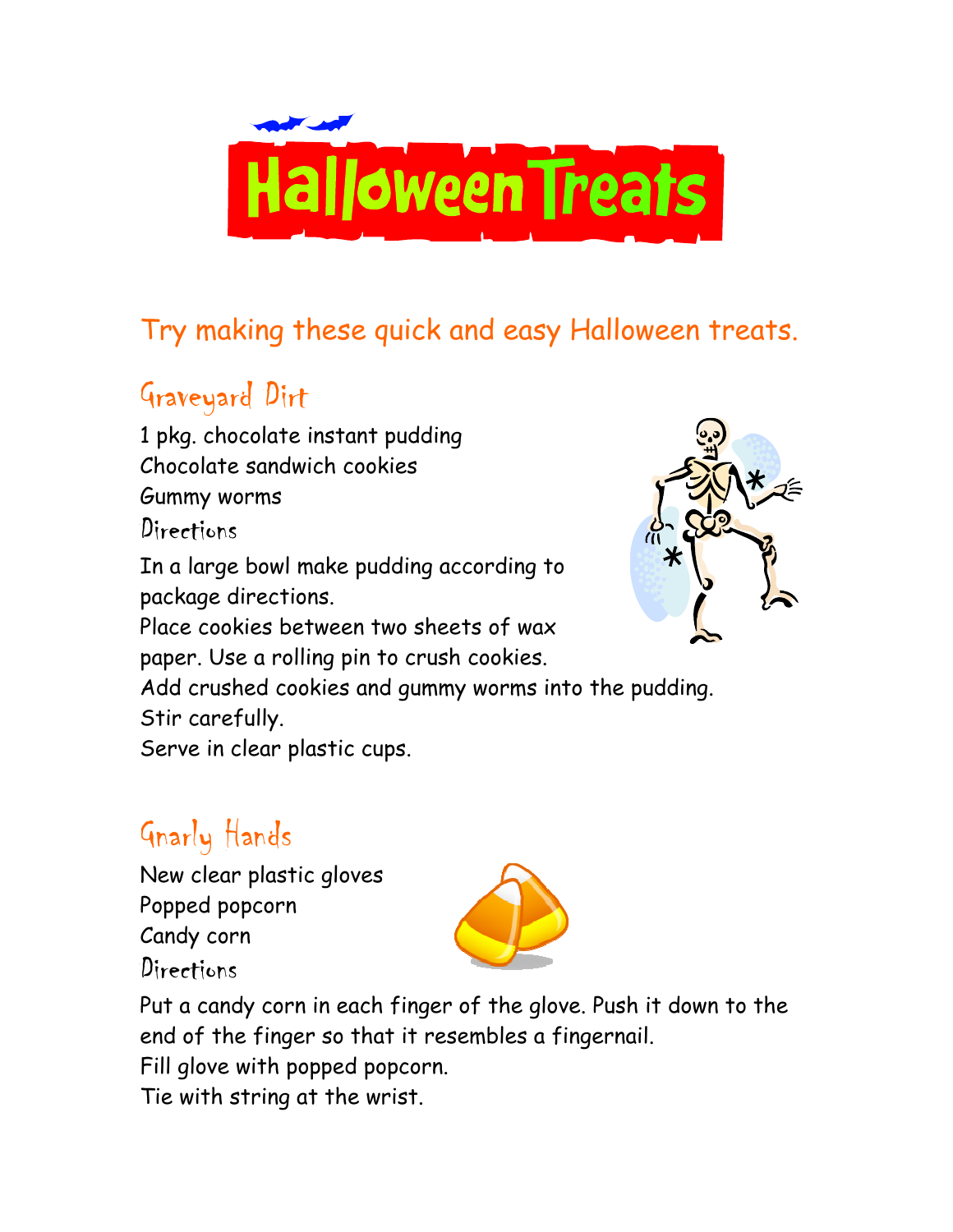## Be a Mask Maker



Halloween is a time when you can pretend to be anything y ou want! You might be a famous person from history, a character from your favorite book, a rock star, or even an animal, bird, or fish! Just use your imagination.

Once you've decided what you want to be, sketch your mask on a sheet of paper. You'll use this as your guide.

#### **Materials**

A balloon large enough to cover the size of your head Papier mâché paste Newspaper torn into strips no more than 1 inch wide and 6 inches long

#### **Directions**

1. Blow up your balloon until it is just a little larger than your head. Tie with string.

2. Dip newspaper strips into paste and place on the balloon. Take your time and cover  $\frac{3}{4}$  of the balloon. Make sure you squeeze the extra paste off each piece before smoothing it on the balloon.

3. You need to do at least 4 layers of papier mâché.

- 4. Let your papier mâché dry completely. This may take several days.
- 5. When the mask is completely dry, pop the balloon.
- 6. Use a black pencil to draw the features on your mask.
- 7. Carefully cut out the eyes and mouth.

8. Paint your mask. Add on scars, feathers, beads, anything that will make your mask look like the character you want to be.

9. Punch small holes in the sides and tie string through the holes to hold your mask in place.

HAPPY HALLOWEEN!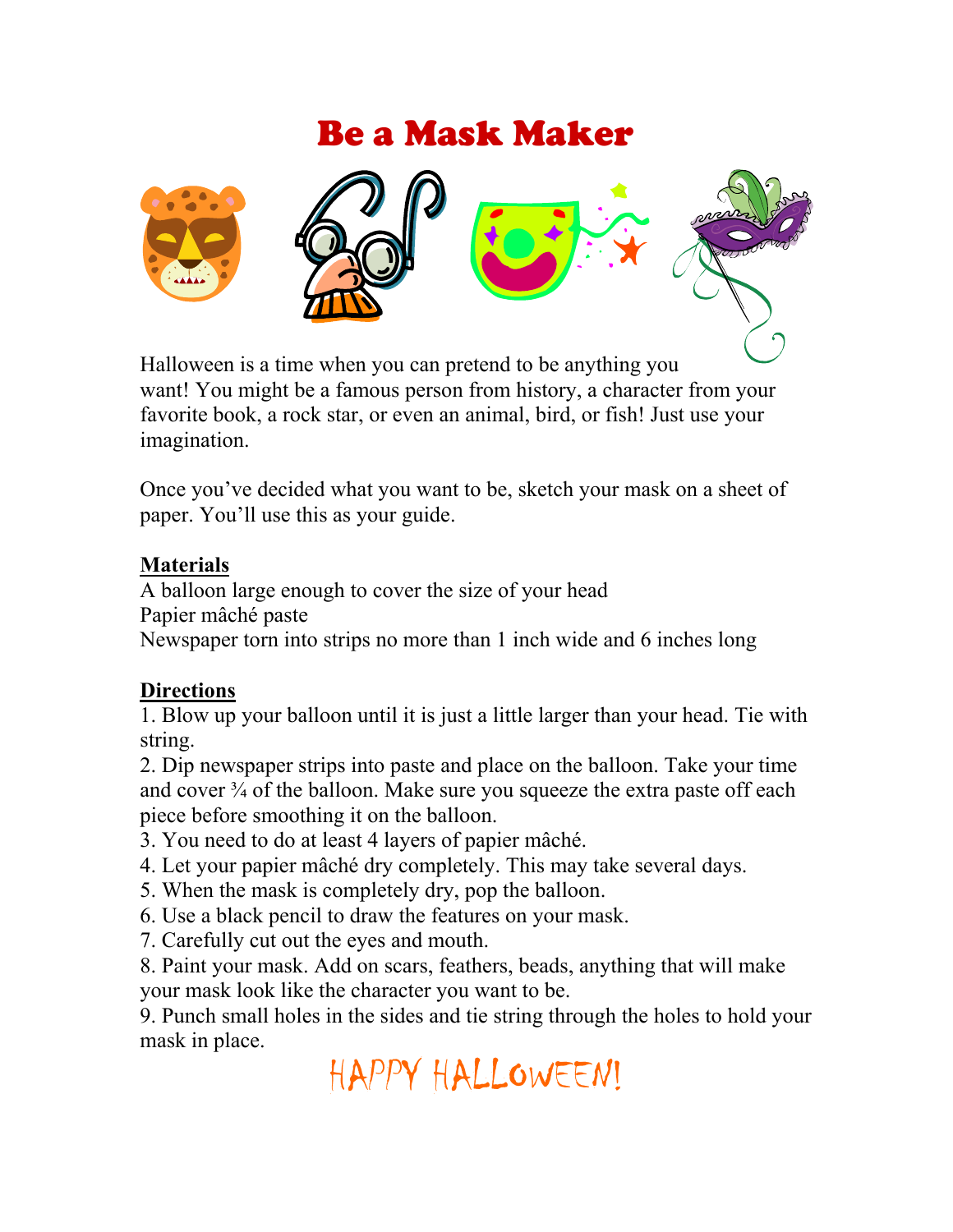# MPKIN WITH PEBSON

It's easy to carve a pumpkin with triangles for eyes and nose and a mouth with a few teeth. But let's try something different. Use your imagination and give this pumpkin some REAL personality!!

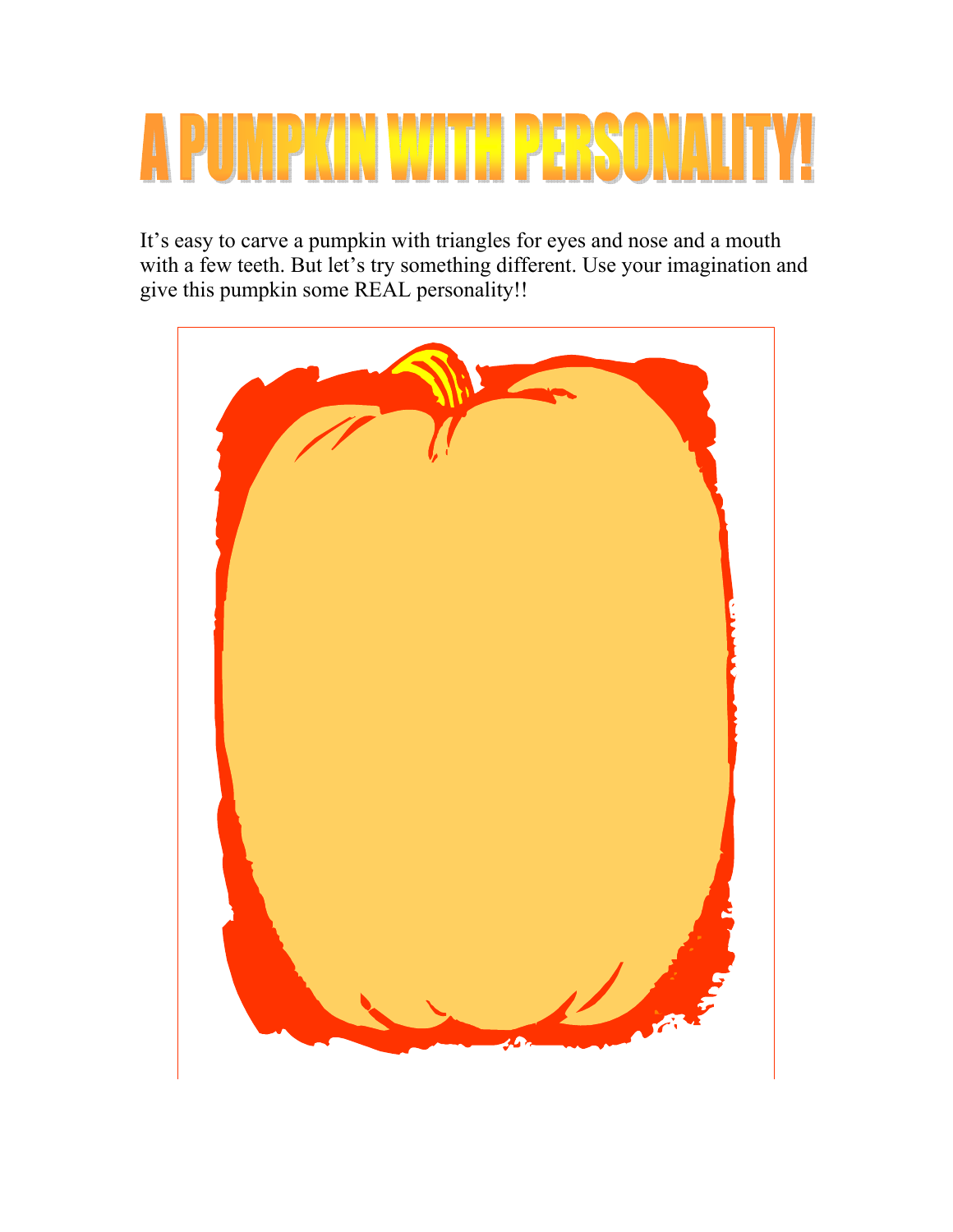

Finish the story below.

My grandfather told this story about a Halloween night when he was young. A group of his friends decided it would be fun to visit a very OLD cemetery. It was a very spooky place. As the friends snuck into the cemetery they heard a strange sound! It sounded like bones clacking and faint cries. Suddenly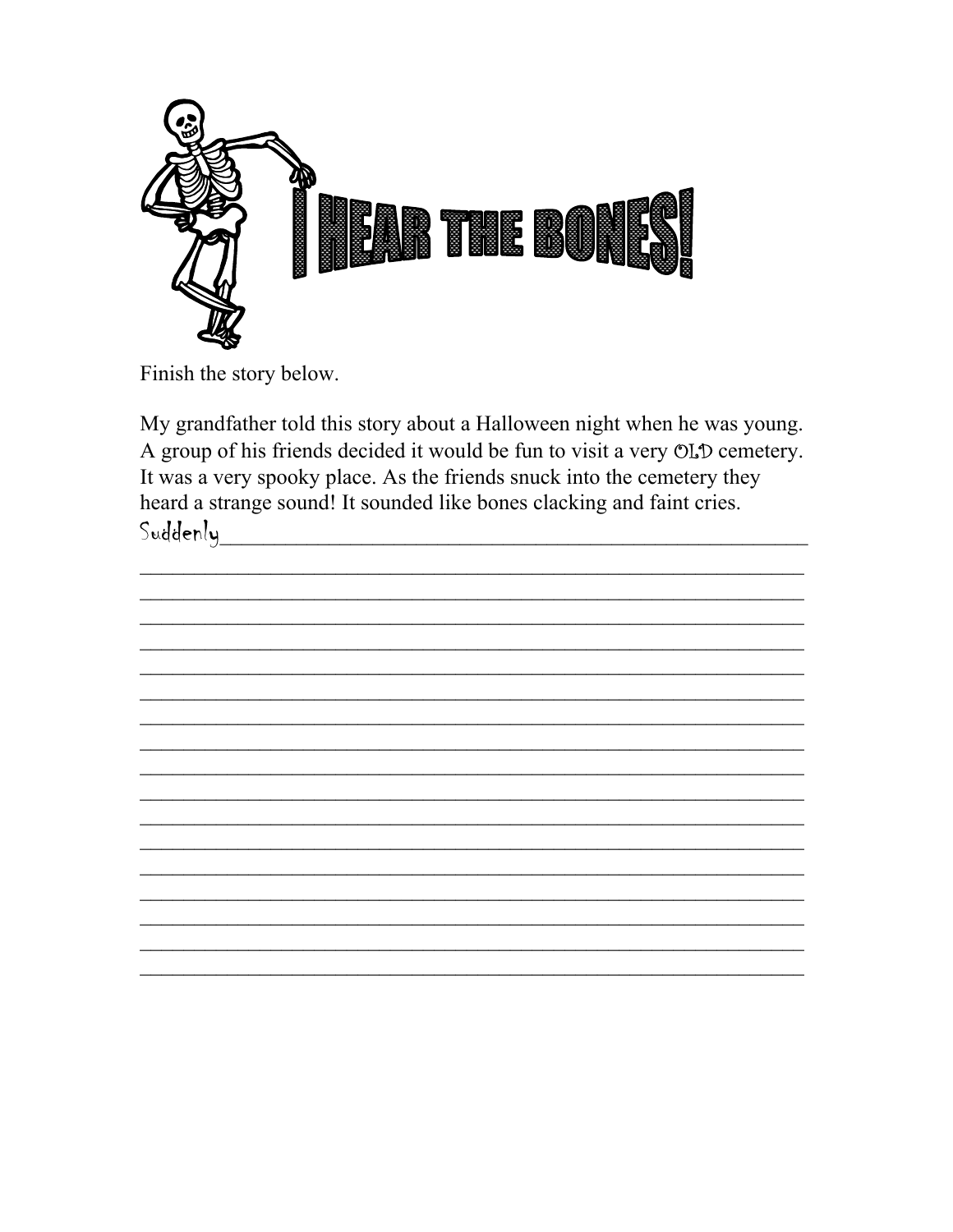

What is your favorite Halloween treat? Do your friends have different favorites? You might be surprised what some kids like! Survey 30 kids to see which of the following is most preferred.



Use the information that you collected to make a bar graph showing the results. Use pictures of each treat in your graph.

 $\mathcal{L}_\text{max}$  and  $\mathcal{L}_\text{max}$  and  $\mathcal{L}_\text{max}$  and  $\mathcal{L}_\text{max}$